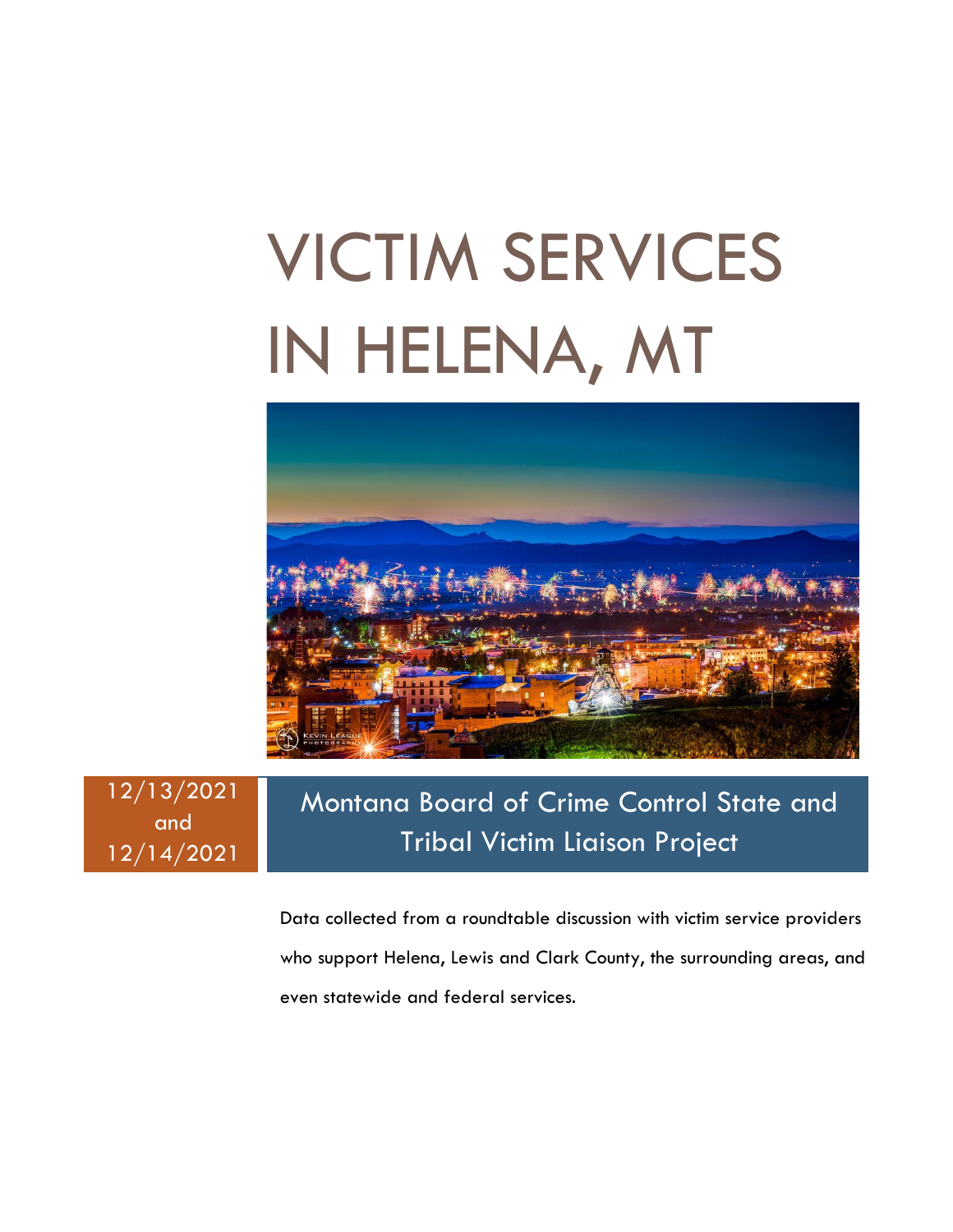## Victim Services in Helena, MT

**MONTANA BOARD OF CRIME CONTROL STATE AND TRIBAL VICTIM LIAISON PROJECT**

#### PARTICIPANTS

Service providers representing many facets of victim services came together to discuss victim services, gaps in the system, and solutions for those gaps at the Board of Crime Control and Department of Corrections building. Those participating in the roundtable included:

- Montana Department of Corrections Victim Services
- Montana Coalition Against Domestic and Sexual Violence
- Lewis and Clark County Child Advocacy **Center**
- Helena Indian Alliance
- Helena City Attorney's Office
- MT DPHHS Child and Family Services Division
- FBI
- Montana National Guard SHARP
- MT DOJ Department of Criminal Investigation – Missing Persons
- The Friendship Center
- Montana VA Sexual Treatment Coordination
- Montana Legal Services Association
- Montana VA Intimate Partner Violence Coordination

#### **Services Represented**

Those who were able to participate, filled out a short survey addressing the services they provide to the Helena, Lewis and Clark County, or the surrounding areas. Of the thirteen agencies who participated, the below data set represents the myriad of services they provide.

An important dialogue was regarding how services are categorized. This first list represents how victim service agencies and providers classified some of their services that were not on the list of services provided.

**Other** services were listed as:

- Resources, policy, and direct service support to member programs
- Education and training
- Forensic Interviews
- Grant Administration
- Law Enforcement Advocacy
- Court Advocacy
- Mental Health Residential Care
- Referral/coordination and identification of needs to agencies that can assist with basic needs, safety planning, shelter, legal assistance, mental health, and medical assistance
- Employment Support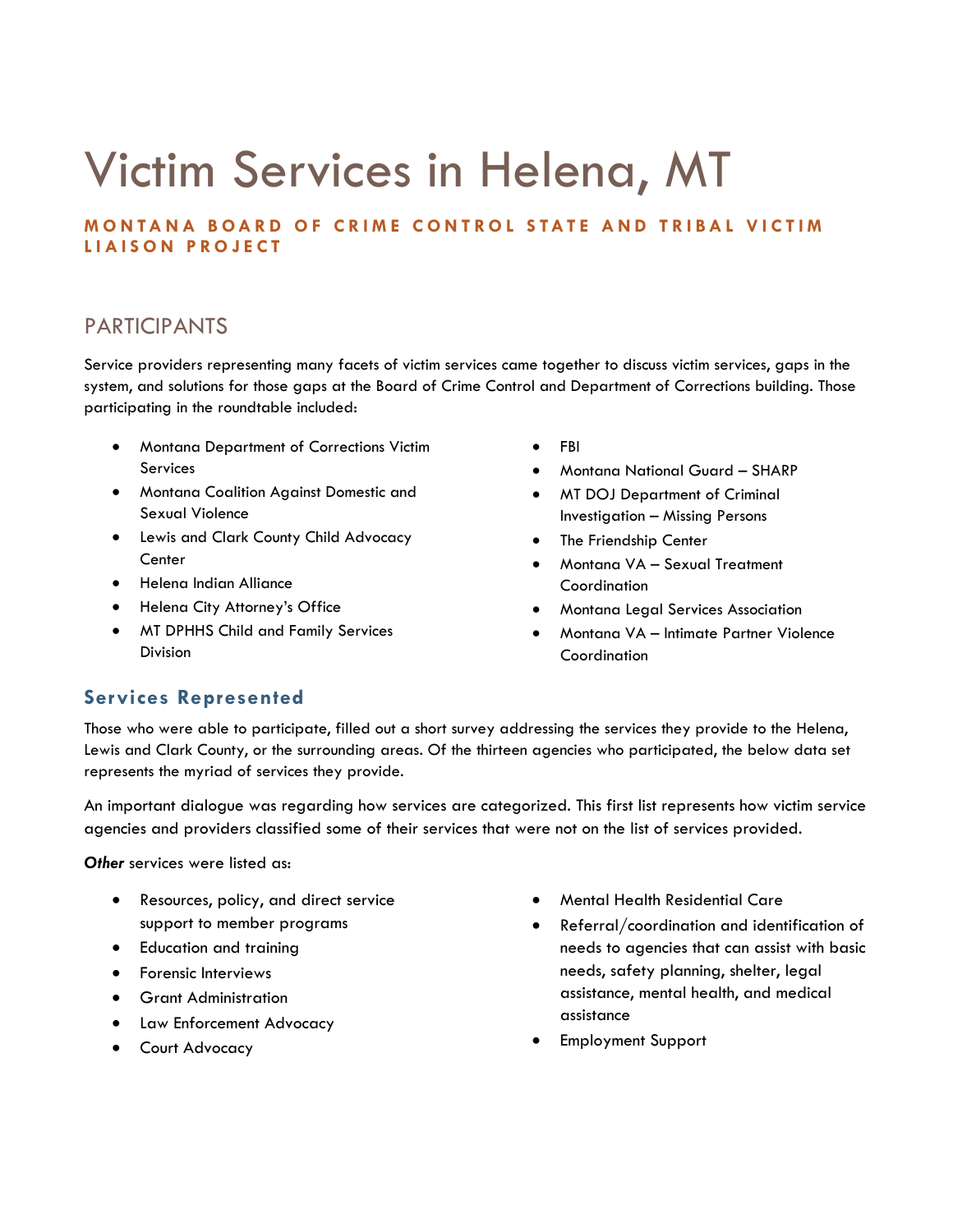This second list encapsulates the listed services from the survey and all the agencies that provide these services. 114 services are represented:

| Assistance communicating with other agencies                     | 8   |
|------------------------------------------------------------------|-----|
| Assistance filing for an order of protection                     | 6   |
| Assistance/support for a sexual assault examination              | 4   |
| Assistance/support with a criminal case                          | 7   |
| Assistance/support with reporting an incident to law enforcement | 9   |
| Basic Needs (food/clothing)                                      | 4   |
| Courts                                                           | 6   |
| Crisis Counseling                                                | 6   |
| Economic/financial support                                       | 3   |
| <b>Emotional support</b>                                         | 6   |
| <b>Immigration Services</b>                                      | 1   |
| Language Services                                                | 3   |
| Law Enforcement                                                  | 6   |
| Legal assistance (including divorce/custody)                     | 3   |
| Medical                                                          | 4   |
| <b>Mental Health</b>                                             | 6   |
| Other                                                            | 7   |
| Peer support                                                     | 4   |
| Public Benefits                                                  | 4   |
| Safety Planning                                                  | 7   |
| <b>Shelter/Housing Services</b>                                  | 4   |
| Transportation                                                   | 6   |
| <b>Grand Total</b>                                               | 114 |

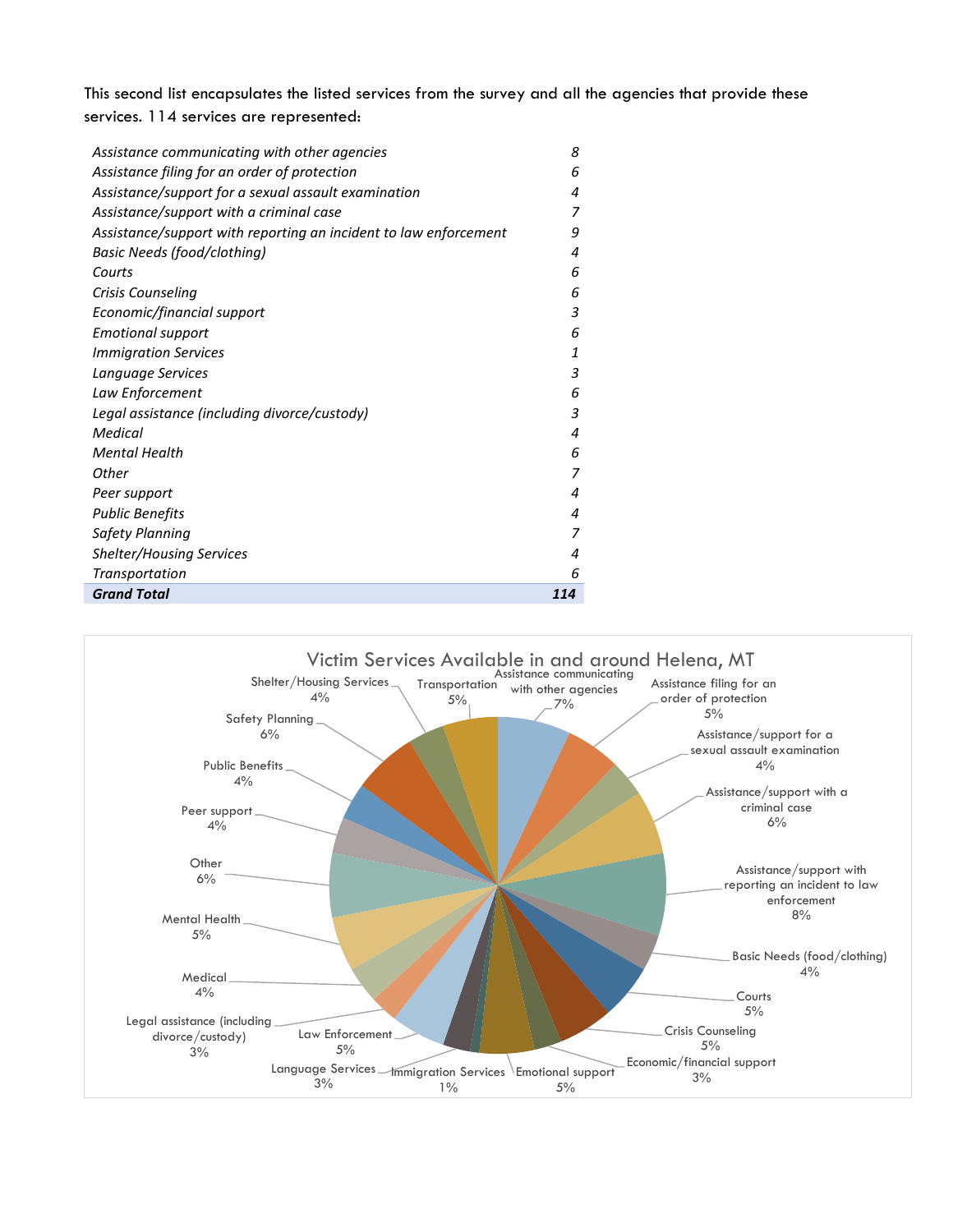#### **Types of Organizations Represented**

The following data represents how the organizations and agencies identified the type of organizations they are; however, it is important to note that because Helena is the capital of Montana, there was a mix of local advocacy agencies, local systemic service providers, as well as statewide organizations and systemic state agencies. This combination of agencies allowed for crucial conversations about the services available to victims and survivors, not only in Helena and the surrounding areas, but also statewide.

| Child Advocacy Center                    | 1              |
|------------------------------------------|----------------|
| Child/Youth Services                     | 2              |
| Coalition                                | $\mathbf{1}$   |
| Corrections                              | $\mathbf{1}$   |
| Domestic Violence Agency/ Shelter        | $\mathbf{1}$   |
| <b>Elder Agency</b>                      | $\mathbf{1}$   |
| <b>Health/Medical Services</b>           | $\overline{2}$ |
| Help Line                                | 2              |
| Homelessness                             | $\mathbf{1}$   |
| Human Trafficking                        | $\overline{2}$ |
| Human/ Social Services                   | 2              |
| Law Enforcement                          | $\mathbf{1}$   |
| Legal Services - Civil                   | $\mathbf{1}$   |
| <b>Mental Health</b>                     | 3              |
| Non-Criminal Justice Government Agency   | 3              |
| Non-Profit                               | 3              |
| <b>Offender Services</b>                 | 2              |
| <b>Prevention Services</b>               | 3              |
| Sexual Assault Agency                    | 2              |
| <b>Tribal Government Agency</b>          | $\mathbf{1}$   |
| <b>Tribal Non-Government Agency</b>      | $\mathbf{1}$   |
| Victim Advocacy - Campus Based           | $\mathbf{1}$   |
| Victim Services - community based        | 3              |
| Victim Services - Law Enforcement Agency | $\mathbf{1}$   |
| Victim Services - prosecutor's office    | 1              |
| <b>Grand Total</b>                       | 42             |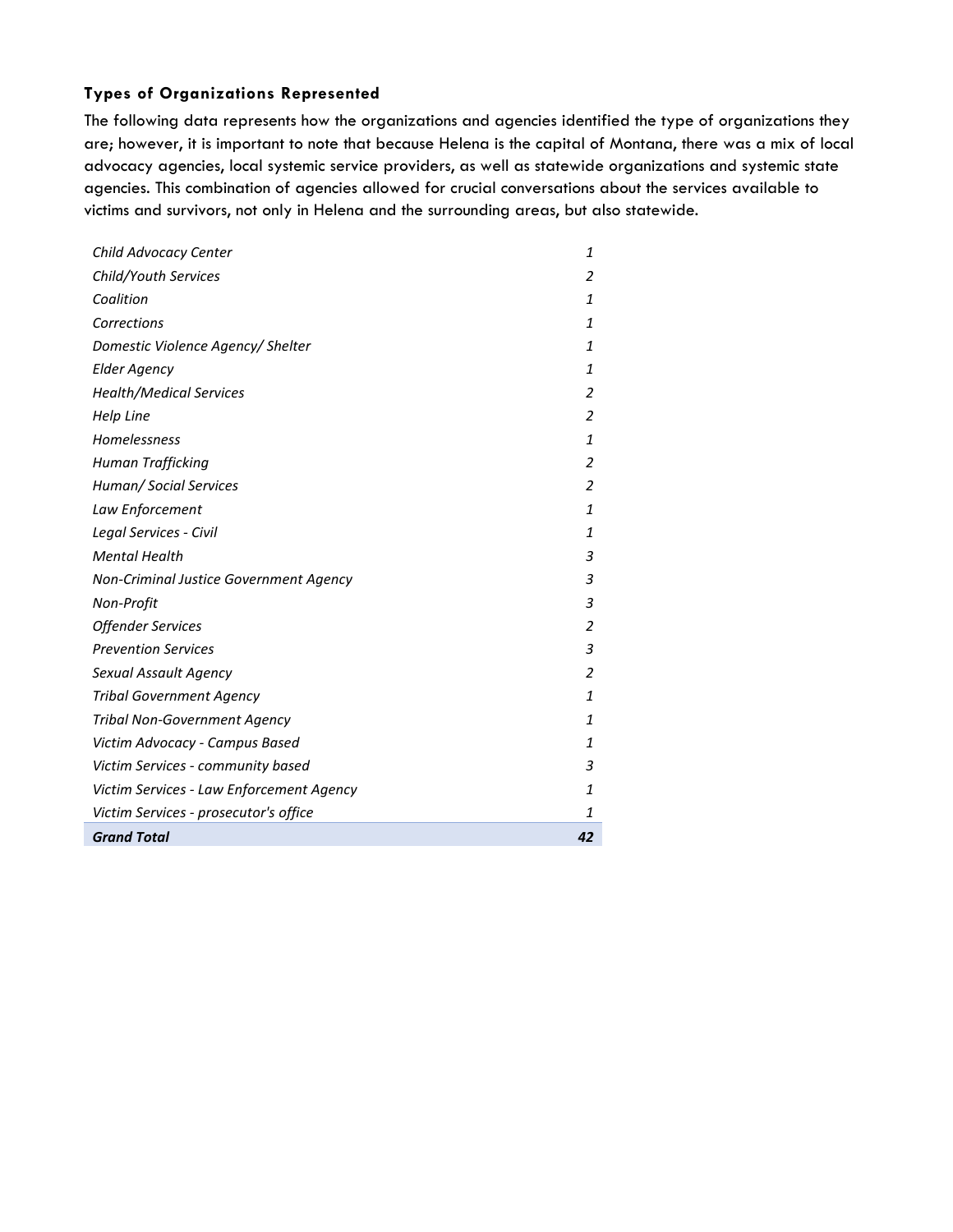

#### **Gaps Discussed**

*Training Needs:*

- Lack of training available for rural victim service providers
- Need for more training overall
- Training for law enforcement on resources available
- Training on missing persons

*Service Provider Gaps and Needs:*

- Comprehensive victim solutions, particularly in Lewis and Clark County
- Supporting agencies as they attempt to expand to fill the gaps
- Notifications automated and through the whole legal process
- Lack of continuity of funding and stable funding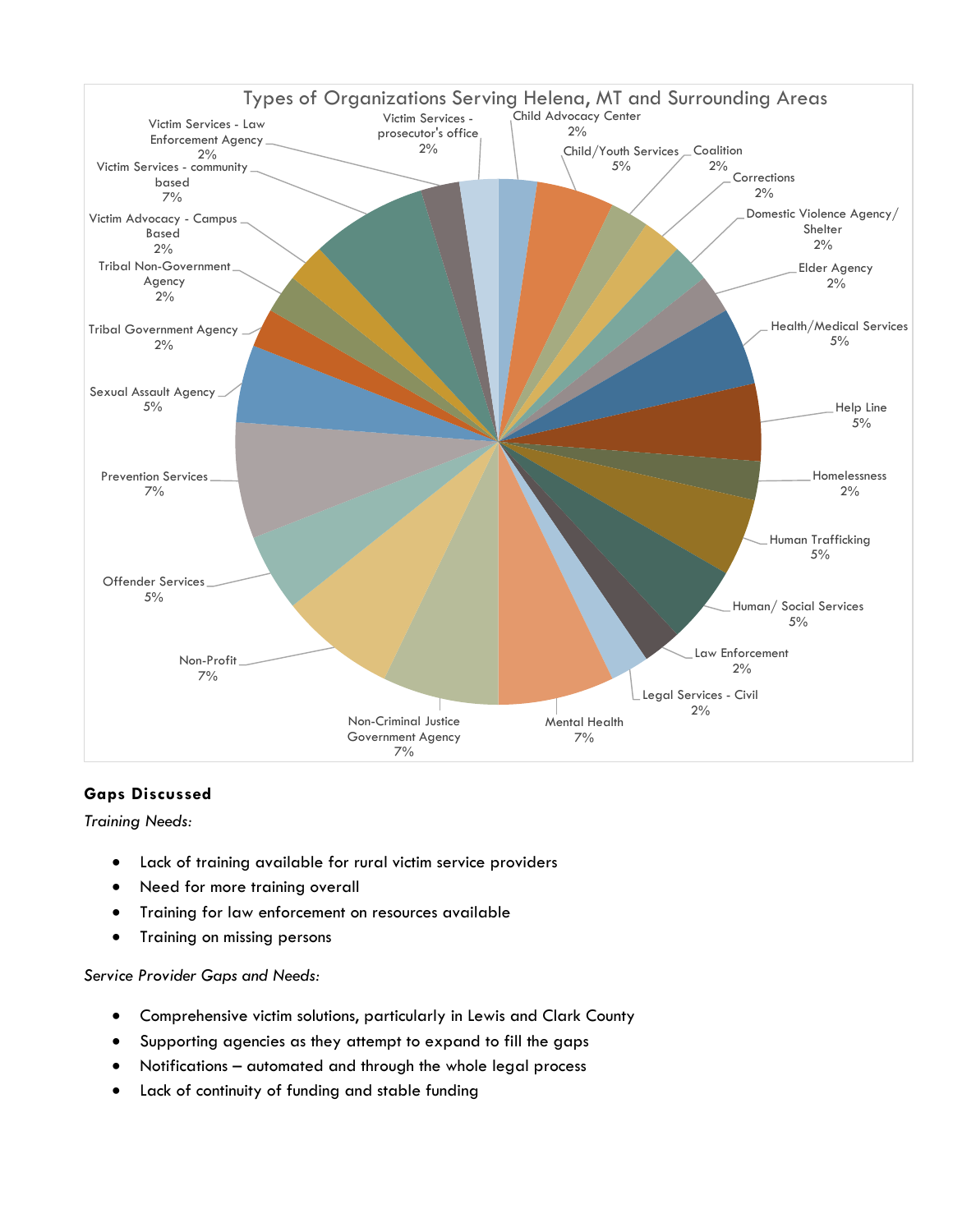- Lack of understanding regarding the services provided by various agencies
- Unwillingness to collaborate and service providers operate in a silo
- Lack of understanding of national victim services standards
- Lack of warm handoffs
- Lack of knowledge about community resources
- Lack of mass violence/casualty response plan for victim service providers
- Knowing what agencies have received grants to serve victims and survivors to best refer and utilize services
- Parameters of grants can be stifling
- Grant budgets are a year behind
- Lack of resources or duplication of services
- No state funding
- No sustainable funding
- Staffing capacity
- Pay discrepancies
- Not all counties are formally served
- Turnover of staff
- Capacity for SANE training and capacity in positions
- Lack of access to services in rural areas

#### *Victim/Survivor Gaps:*

- Access to services in general, but more so for marginalized populations (homeless, LGBTQI+, disabilities, POC, etc)
- Lack of resources
- Vehicle Assistance, including fixing vehicles
- Housing
- Transportation
- Child Care
- Demographic Challenges
- Funding to assist victims in transitioning from an abusive relationship
- Services for male survivors of sexual assault
- Counseling services
- Victims are not kept well informed pre-conviction
- Crime victim comp for victims of financial crimes
- Mental Health availability
- How to deal with sextortion pressure
- Transitional housing for domestic violence and sexual assault survivors
- No transitional housing when aging out of foster care/the system
- Lack of comprehensive support for victims
- Traumatization of the system (criminal, CPS, systemic)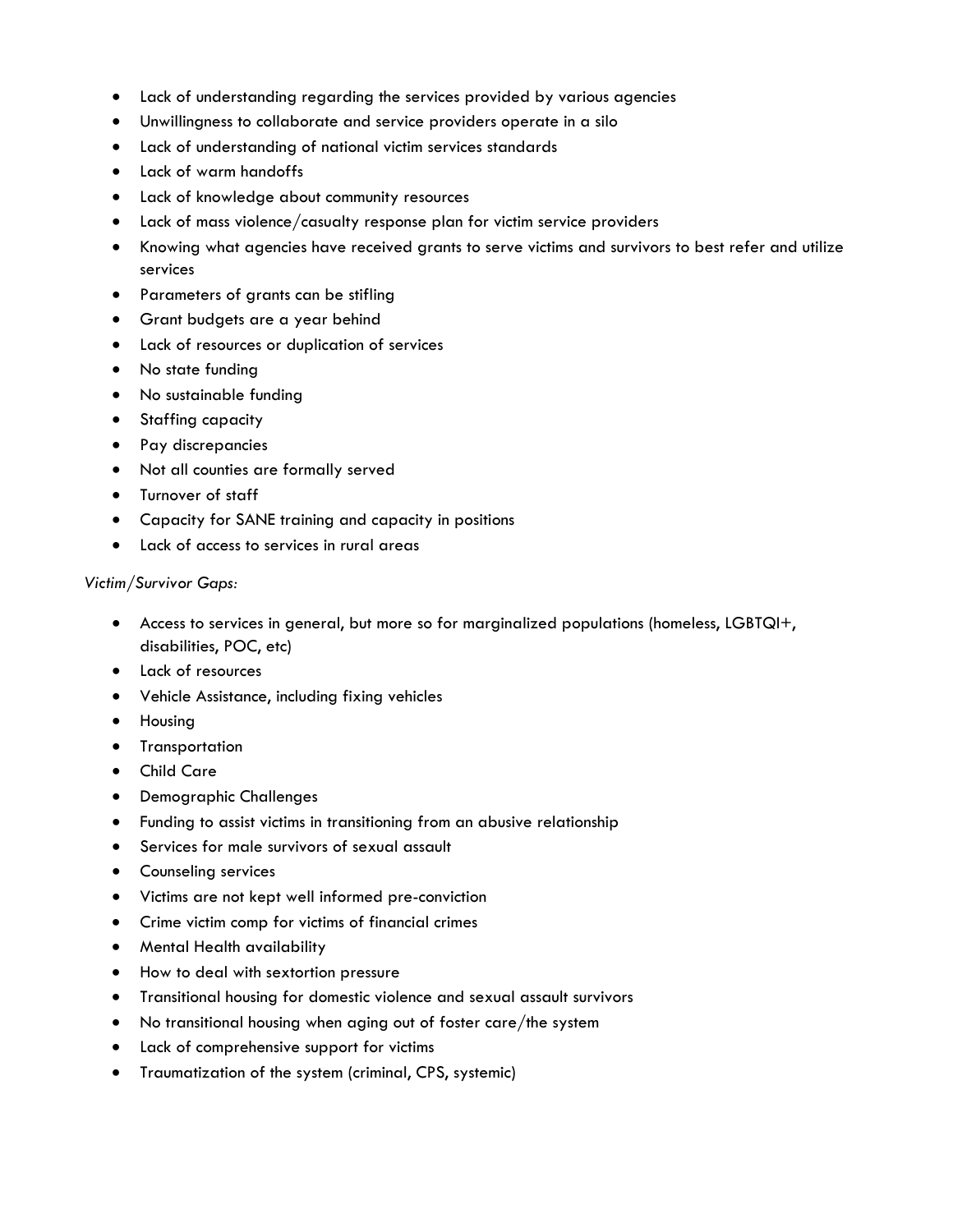- Lack of local advocates (esp. tribal)
- Stigma of sexual assault survivors
- Stigma of male sexual assault survivors
- Repercussions or retaliation in reporting
- The re-traumatization of the system and in reporting

#### *Justice System Gaps:*

- Trained mental health providers for children who are sexually acting out
- Limited healing resources available to victims
- Lack of collaboration results in missed healing opportunities for victims
- No set place to investigate victim complaints and apply any type of corrective action
- Services for female perpetrators of sexual assault
- Retaliation against male survivors
- Lack of communication between agencies or levels of agencies
- Detectives know different information than patrol
- Dispatch can't flag if someone is a high-risk offender or has a no contact order or order of protection against them
- County is not alerted when people with felony charges commit misdemeanor crimes
- Prosecution often relies on victim and, as a result, many cases get pled down or dismissed
- Lack of formal partnerships, MOUs, protocols being documented, etc. Often things restart with staff turnover
- No restorative justice at a community level
- Lack of education in courts (victim attorneys)
- Lack of statistical data on court convictions and victims
- System values vs. human values
- Lack of training for judges/prosecutors
- No interaction of systems
- Everything is on the victim
- No adequate offender services
- No victim advocacy with law enforcement
- Lack of knowledge/accessibility for veteran's sexual trauma treatment
- Access/knowledge of resources federal/state/community
- An easy place to go to find the info
- Lack of indigenous providers

#### *Other:*

- Uniform, non-voluntary sex education in schools
- Sexual abuse prevention education in the schools
- Lack of broadband in MT
- No treatment for kids with sexually acting out behaviors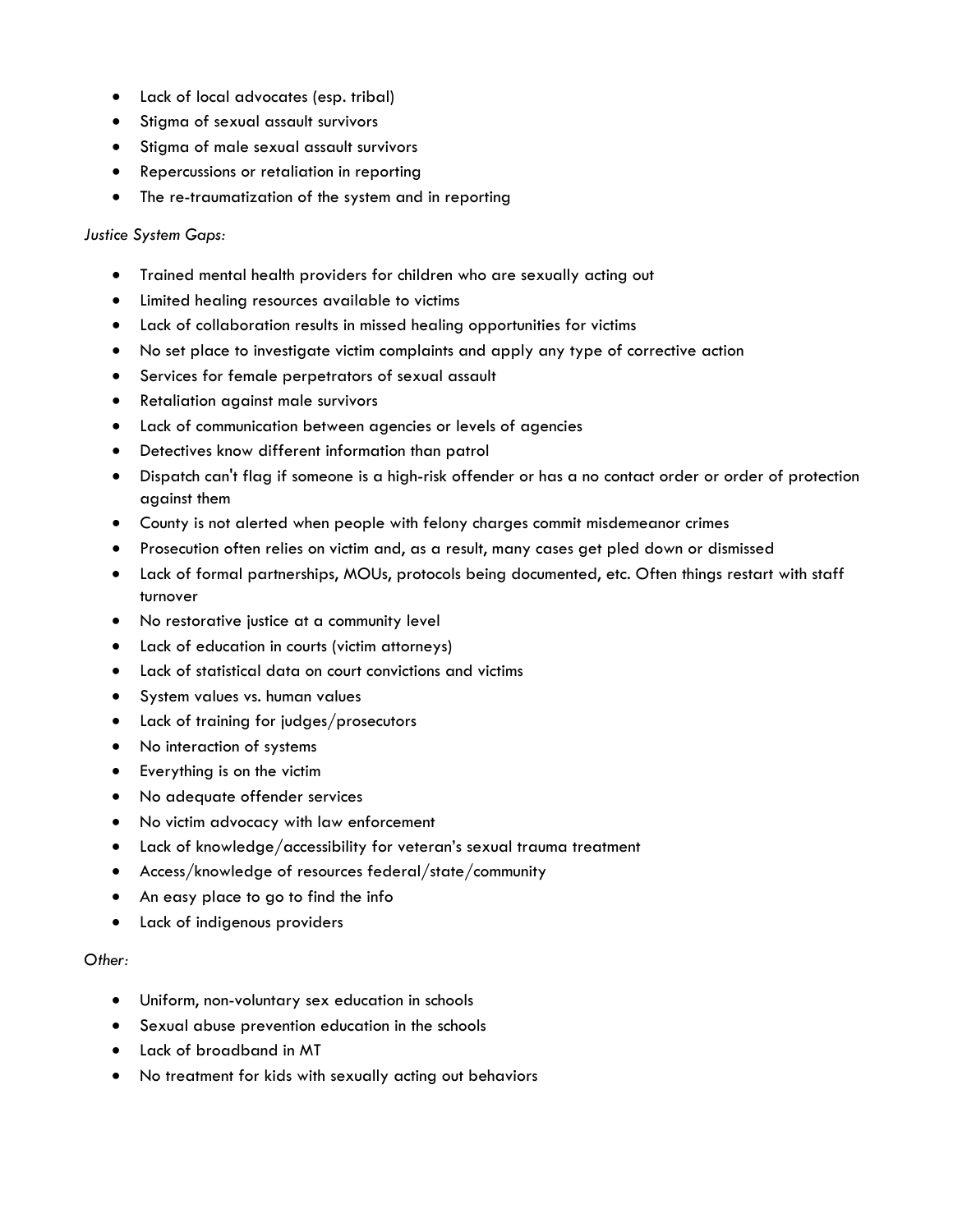- No sex education in schools
- No follow through after large systemic meetings
- Lack of smart phone/broadband/service access
- Lack of adequate supervision for those who are doing peer to peer support
- Need for cultural representation, cultural education (inclusion of elders)
- Lack of access to cultural needs within urban areas
- Need for cultural sensitivity
- Limitations: veteran programs where the person has to be a veteran or caregiver of a veteran

#### **Solutions Discussed:**

*Service Provider Specific Solutions:*

- Connection of grants/funding sources
- Shake-up of partnerships
- State funding
- Increasing training for staff
- Availability of training
- Identifying housing options for stff
- Being intentional and formalizing meetings
- Involve CPS/APS
- Updated resources; web-based or otherwise; universal
- General email for services, instead of individual
- Staff to be able to service and dedicate time to SANE exams
- More training surrounding females offending against males
- Have a roadmap of the system available

#### *Survivor/Victim Specific Solutions:*

- Crime victim comp inclusivity (property crimes)
- Buy-in from community/churches to fix vehicles
- Care portal community based tool used to request assistance from the community
- Availability of counseling sessions
- Training for counselors, specifically in missing persons
- More education on and for male survivors
- Mental health services that are available and on-going
- Readily available funds during transitional periods for victims

#### *Justice System Specific Solutions:*

- Public awareness and education for sexual extortion
- Development of mass violence task force/response